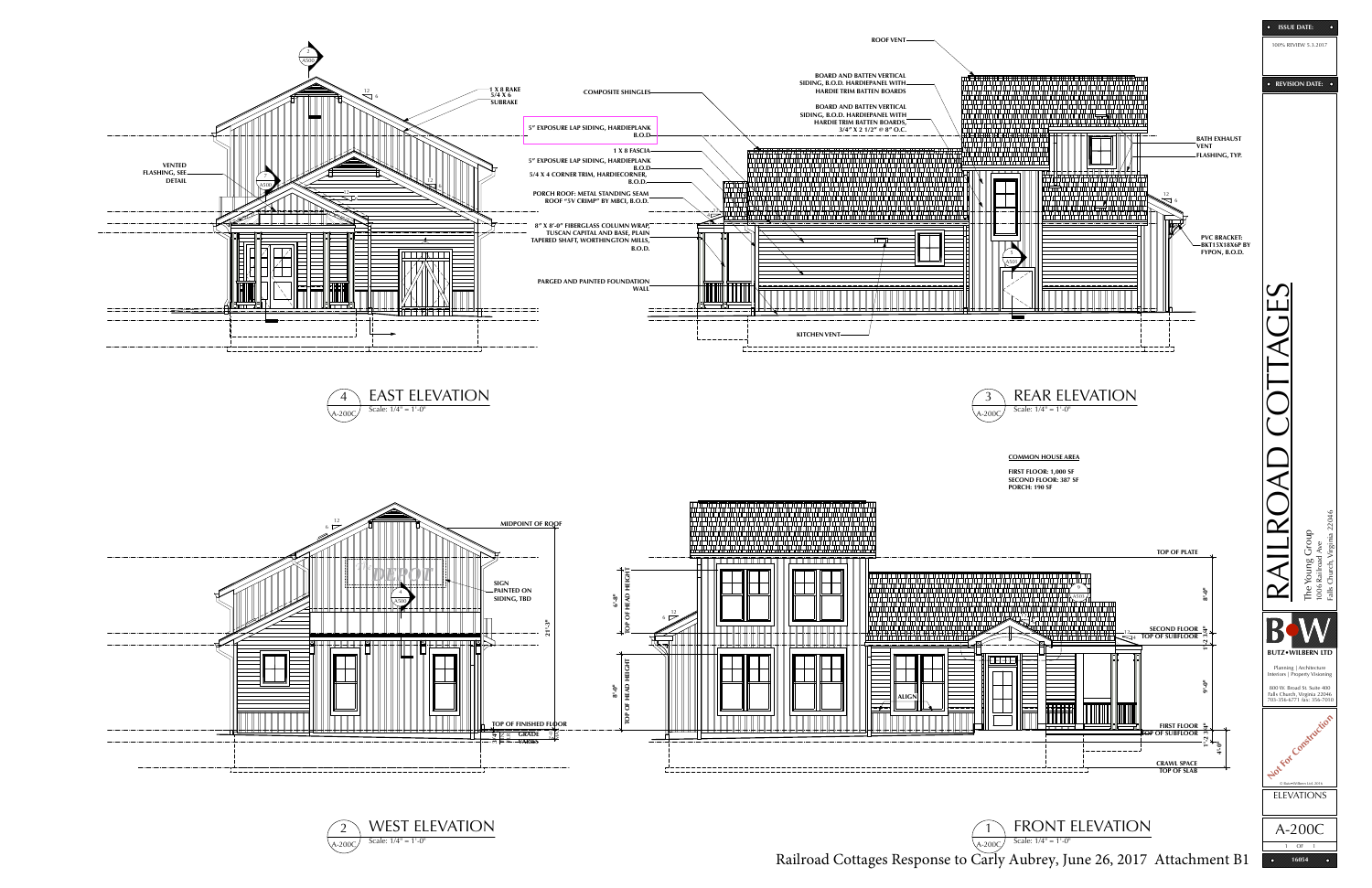**RIDGE VENT**